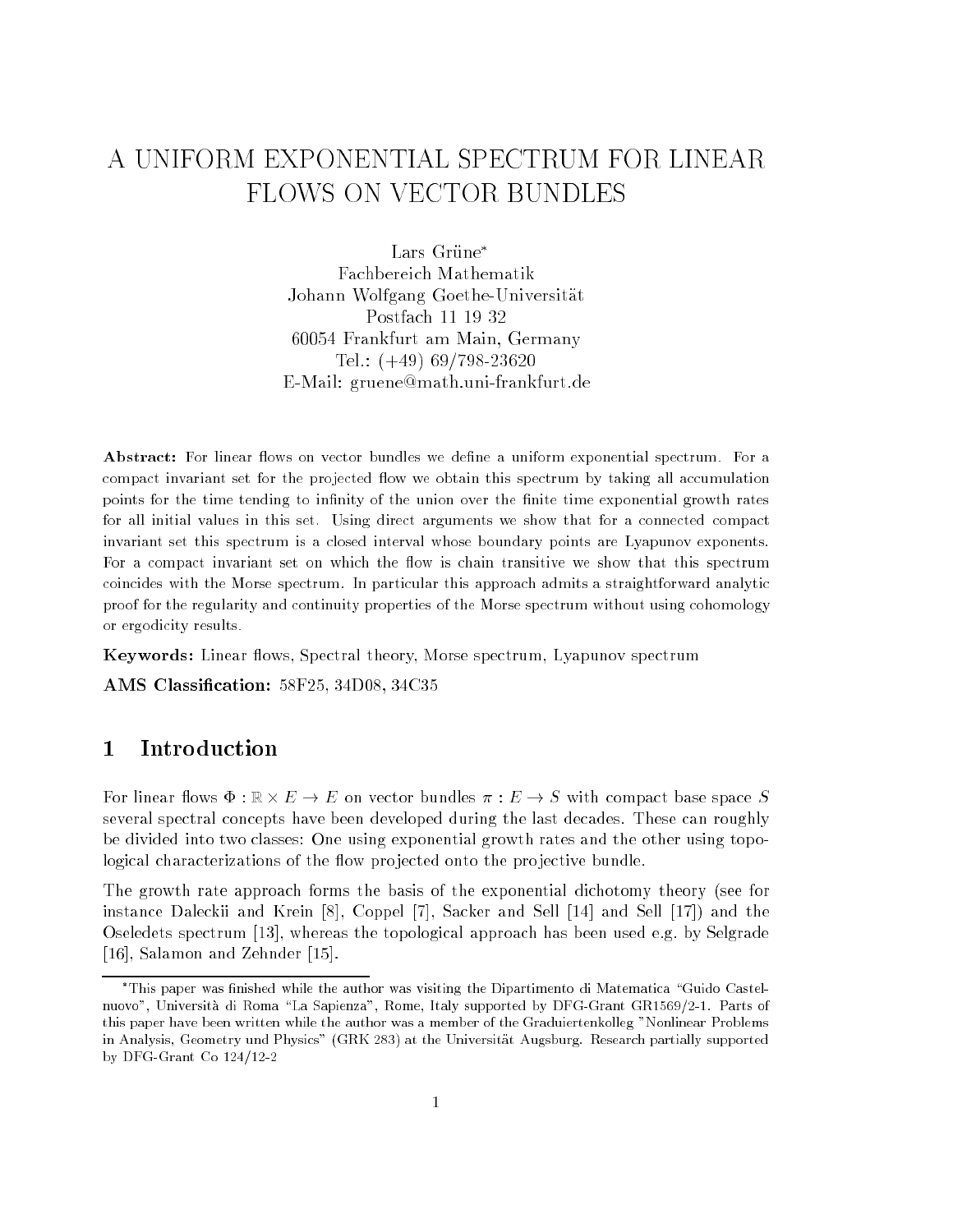In this paper we introduce a spectral concept that lies somewhat in between these approaches. By its very definition the uniform exponential spectrum assigns a collection of exponential growth rates to any compact connected invariant set for the projected flow: We consider the set of all possible exponential growth rates in some finite time  $T > 0$  with initial values in this set and dene the spectrum to consist of all accumulation points as  $T \to \infty$ .

The motivation for this spectral concept is to describe the possible exponential behavior of long term trajectories of a flow: Whenever exponential growth rates are obtained by long term observation or (numerical) simulation of tra jectories, the observed values lie close to the uniform exponential spectrum, cp. Proposition 3.2. Conversely, for any value in this spectrum and any (arbitrary large) time  $t > 0$  there exists an initial value such that this exponential growth rate is attained by the corresponding tra jectory at the time t, cp. Remark 3.4. Therefore the knowledge of this spectrum helps the interpretation of experimental or simulation results and the derivation of convergence results as described in [6].

One of the main results in this paper concerns the relation between the uniform exponential spectrum spectrum and the Lyapunov spectrum (see e.g. [4]). Certain extremal values in this spectrum have recently turned out to characterize null controllability and stabilizability of certain control systems (cp. e.g. [3], [4], [9] and [10]), which can be embedded into the linear flow context using the results from  $[2]$ . Although in general the Lyapunov spectrum is smaller that the corresponding uniform exponential spectrum (cp. Remark 4.5), it turns out that the boundary points of the uniform exponential spectrum are contained in the Lyapunov spectrum. Hence a strong relation between these spectral concepts can be established using the results in this paper.

As already mentioned the uniform exponential spectrum is dened for arbitrary compact invariant sets. Hence in order to obtain a meaningful spectrum for the flow on the whole state space we have to choose sets with certain topological properties. By a suitable choice we obtain equivalence to the spectral concept defined by Colonius and Kliemann in [5].

There the connected components of the chain recurrent set of the projected flow over some connected chain recurrent set in the base space are used in order to define a spectrum via the growth rates of (finite time) chains that lie in these components. Since these components correspond to a Morse decomposition  $\frac{d}{dx}$  and therefore are Morse sets  $\frac{d}{dx}$  this spectrum is named *Morse spectrum*. Two essential properties of the Morse spectrum are proved in [5], i.e. that its boundary points are actually Lyapunov exponents and that it consists of finitely many bounded intervals. However, the proofs given there could only be achieved by a heavy mathematical machinery, namely by the analysis of the Morse spectrum under cohomology and by results from ergodic theory. Although these techniques provide interesting results in itself (e.g. the integral expression of the growth rates and the relation to the Oseledets spectrum for which ergodic theory is of course essential) they admit only an indirect proof; a direct (or even constructive) proof of the properties of the Morse spectrum seemed to be missing up to now.

The closure of this gap gives another motivation for our analysis. For the uniform exponential spectrum the properties mentioned can be shown by direct analytic arguments. Hence this admits a new  $-$  and considerably shorter  $-$  approach for the proof of the properties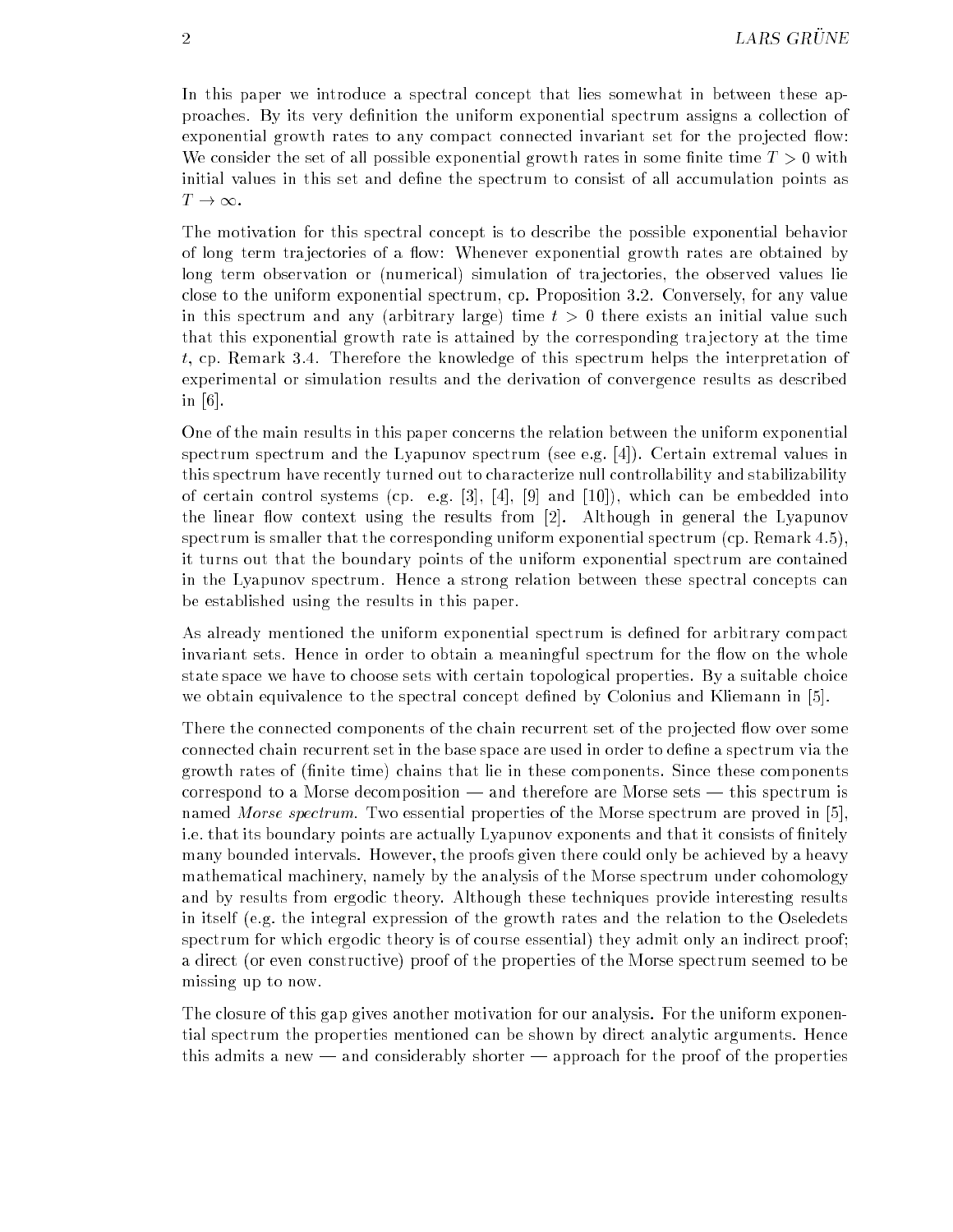of the Morse spectrum. In this context the proof rather than the final theorem can be regarded as the main contribution of the present paper.

The property of the boundary points in fact carries over to the dynamical spectrum as defined by Sacker and Sell (see e.g.  $[14]$ ). Since the boundary points of the dynamical spectrum form a subset of the boundary points of the Morse spectrum (cp. Remark 4.8) the present result also gives a direct analytic proof for the fact that the boundary points of the dynamical spectrum are indeed Lyapunov exponents which has first been shown by Johnson, Palmer and Sell [11] using ergodic theory.

We will analyze the uniform exponential spectrum in three steps. We start with the definition of finite time exponential growth rates and prove some estimates along trajectories in Section 2. The main results about the uniform exponential spectrum are contained in Section 3, where we turn to the projected flow and use the projection in order to define this spectrum over connected compact invariant sets of the projected flow. Using the estimates from Section 2 we then prove the regularity properties for this spectrum and an estimate about its parameter dependence. In Section 4 we will then use these results in order to establish the relation of this spectrum to the Lyapunov and Morse spectrum.

# 2 Finite time exponential growth rates

We will briefly describe our setup that coincides with the one in [5].

We consider a linear flow  $\Phi$  on a vector bundle  $\pi : E \to S$  with base space S, which is a compact, connected metric space. Here we use the definition of (real) vector bundles from [12, Chapter I], i.e.  $\pi$  is a continuous surjective mapping such that the fibers  $E_p := \pi^{-1}(p)$ ,  $p\in S$  are d-dimensional real vector spaces and  $E$  is locally isomorphic to  $S\times \mathbb R^d.$  We fix a (Riemannian) metric on E and on any fiber we denote the norm by  $|\cdot|$ . The zero section Z in E is given by a continuous map  $Z : S \to E$  defined by  $Z(p) = 0 \in E_p$ , i.e.  $|e| = 0$  iff  $e \in Z$ .

A linear flow  $\Phi$  on  $\pi : E \to S$  is a flow on E preserving fibers such that the induced flow  $\Phi(t, \cdot)_p : E_p \to E_{\pi(\Phi(t,e))}$  is linear, i.e.

$$
\begin{array}{rcl}\n\Phi(t, e_1 + e_2) & = & \Phi(t, e_1) + \Phi(t, e_2), \quad t \in \mathbb{R}, e_1, e_2 \in E_p, \text{ and} \\
\Phi(t, \alpha e) & = & \alpha \Phi(t, e), \quad t \in \mathbb{R}, \alpha \in \mathbb{R}, e \in E_p\n\end{array}
$$

We will now define exponential growth rates in finite time and in the rest of this section prove some estimates for these quantities.

**Definition 2.1** For any  $e \in E$  and any time  $t > 0$  we define the finite time exponential growth rate by

$$
\lambda^{t}(e) := \frac{1}{t} \ln \frac{|\Phi(t, e)|}{|e|}
$$

Remark 2.2 By the compactness of the base space S and the continuity and linearity of  $\Phi$  there exists a constant  $M$  such that for all  $e\in E\setminus Z$  the growth rates  $|\lambda^t(e)|$  are bounded by M for all  $t \geq 1$  and the fractions  $|\ln \frac{|\Psi(t,\varepsilon)|}{|\varepsilon|}|$  are bounded by M for all  $t < 1.$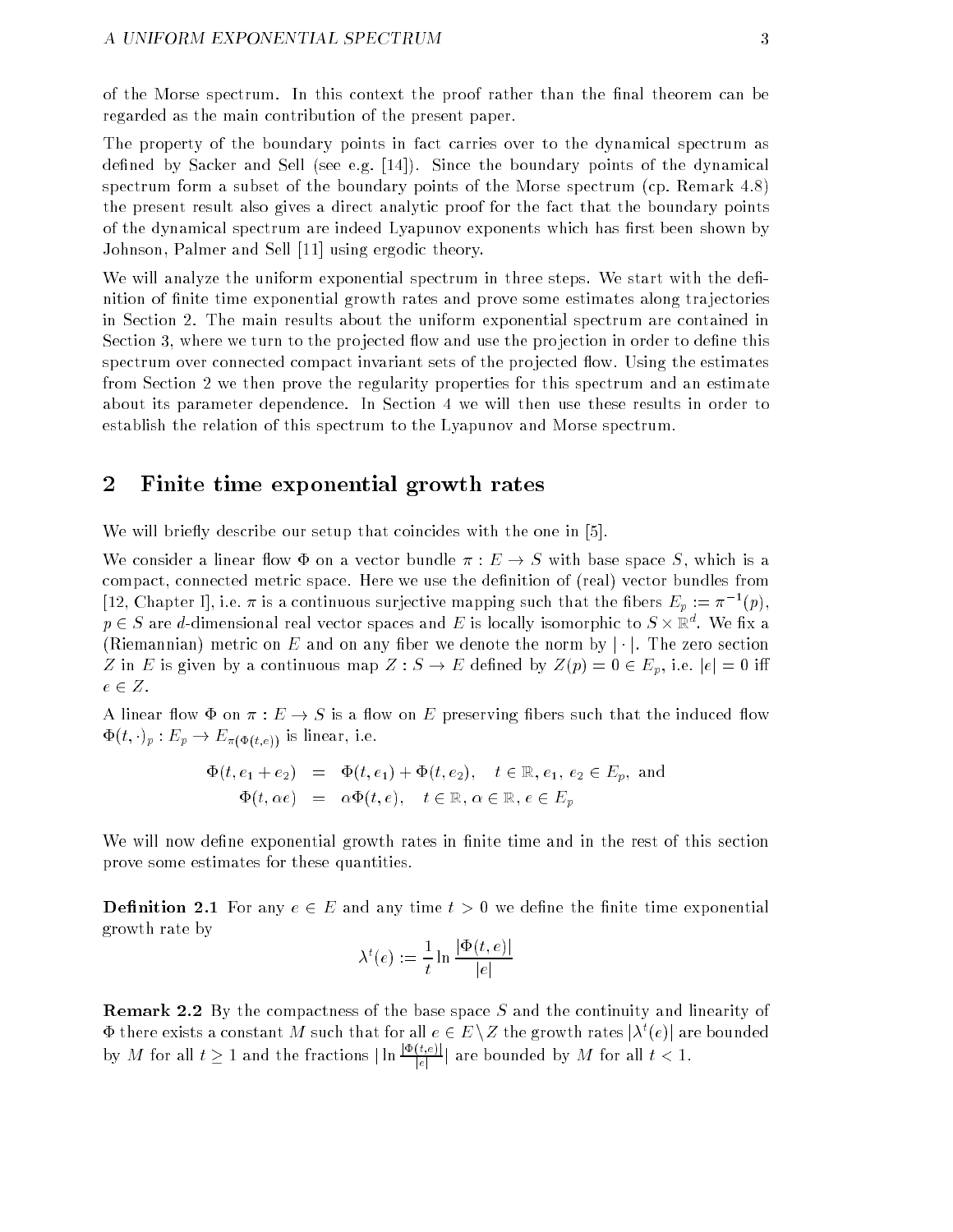The following lemmas show some useful properties of the finite time exponential growth rates.

**Lemma 2.3** Let  $t_1, t_2 > 0$  and  $t := t_1 + t_2 \geq 2$ . Let  $e_1, e_2 \in E$  be arbitrary points. Then the following estimates hold

$$
\left|\frac{1}{t}\left(\ln\frac{|\Phi(t_1,e_1)|}{|e_1|}+\ln\frac{|\Phi(t_2,e_2)|}{|e_2|}\right)-\lambda^{t_1}(e_1)\right|\leq 2M\frac{t_2}{t}
$$

and

$$
\left| \frac{1}{t} \left( \ln \frac{|\Phi(t_1, e_1)|}{|e_1|} + \ln \frac{|\Phi(t_2, e_2)|}{|e_2|} \right) - \lambda^{t_2}(e_2) \right| \le 2M \frac{t_1}{t}
$$

In particular for  $e_1 = e$  and  $e_2 = \Phi(t_1, e)$  this implies

$$
|\lambda^{t}(e) - \lambda^{t_1}(e)| \le 2M\frac{t_2}{t} \text{ and } |\lambda^{t}(e) - \lambda^{t_2}(\Phi(t_1, e))| \le 2M\frac{t_1}{t}
$$

**Proof:** For  $t_1 \geq 1$  and  $t_2 \geq 1$  the estimates follow from the equality

$$
\frac{1}{t}\left(\ln\frac{|\Phi(t_1, e_1)|}{|e_1|} + \ln\frac{|\Phi(t_2, e_2)|}{|e_2|}\right) = \frac{t_1}{t}\lambda^{t_1}(e_1) + \frac{t_2}{t}\lambda^{t_2}(e_2)
$$

and the boundedness of  $\lambda^{t_1}$  and  $\lambda^{t_2}$ .

For  $t_1<1$  we obtain

$$
\frac{1}{t}\left(\ln\frac{|\Phi(t_1,e_1)|}{|e_1|} + \ln\frac{|\Phi(t_2,e_2)|}{|e_2|}\right) = \frac{1}{t}\ln\frac{|\Phi(t_1,e_1)|}{|e_1|} + \frac{t_2}{t}\lambda^{t_2}(e_2)
$$

and since  $t_2 \geq 1$  the estimates follow from the boundedness of  $\lambda^{t_2}$  and  $\ln \frac{|\Psi(t_1,t_1)|}{|e_1|}$ . The case  $t_2 < 1$  follows analogously.

### **Lemma 2.4** Let  $e \in E$ ,  $t > 2$  and

 $\sigma := \lambda^t(e)$ 

Then for any  $\varepsilon > 0$  there exists a time  $t^* \leq \frac{\sqrt{2M- \varepsilon} t}{2M}$  such that

$$
\lambda^s(\Phi(t^*,e)) \le \sigma + \varepsilon
$$

for all  $s \in (0, t - t^*]$ . Here  $t - t^* \geq \frac{\varepsilon t}{2M} \to \infty$  as  $t \to \infty$ .

Proof: Let

$$
\beta := \sup_{s \in (0,t]} \lambda^s(e)
$$

and fix  $\varepsilon > 0$ . If  $\beta \leq \sigma + \varepsilon$  the assertion follows with  $t^* = 0$ . Otherwise let

$$
t^* := \sup \{ s \in (0, t] \mid \lambda^s(e) \ge \sigma + \varepsilon \}
$$

 $\Box$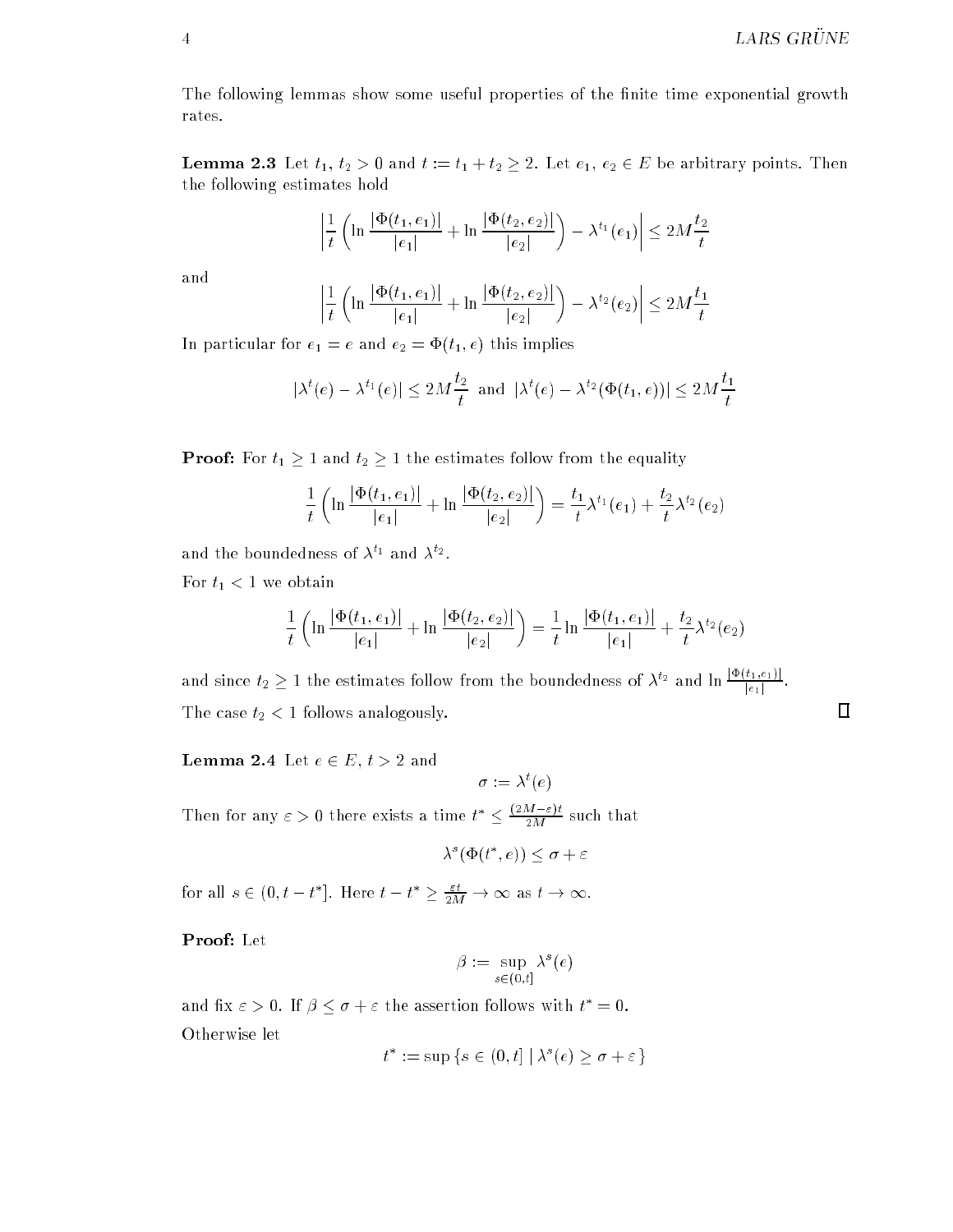By the continuity of  $\lambda^{s}(e)$  in s the equality

$$
\lambda^{t^*}(e)=\sigma+\varepsilon
$$

is implied. By Lemma 2.3 it follows from  $\lambda^t(e) = \sigma$  that  $t - t^* = t_2 \geq \frac{\varepsilon t}{2M}$  and hence  $t^* \leq \frac{\sqrt{2M^2+1}}{2M}$ . We claim that  $t^*$  satisfies the desired property:

From the definition of  $t^*$  and  $\lambda^s$  it follows that

$$
\frac{1}{t^*} \ln \frac{|\Phi(t^*, e)|}{|e|} = \sigma + \varepsilon \quad \text{and} \quad \frac{1}{s} \ln \frac{|\Phi(s, e)|}{|e|} < \sigma + \varepsilon
$$

for all  $s \in (t^*, t]$ . Hence also

$$
\ln \frac{|\Phi(t^*, e)|}{|e|} - t^*(\sigma + \varepsilon) = 0 \quad \text{and} \quad \ln \frac{|\Phi(s, e)|}{|e|} - s(\sigma + \varepsilon) < 0
$$

holds. Since

$$
\ln \frac{|\Phi(s,e)|}{|e|} - s(\sigma + \varepsilon) = \ln \frac{|\Phi(t^*,e)|}{|e|} - t^*(\sigma + \varepsilon) + \ln \frac{|\Phi(\Phi(t^*,e),s)|}{|\Phi(t^*,e)|} - (s - t^*)(\sigma + \varepsilon)
$$

the inequality

$$
\ln \frac{|\Phi(\Phi(t^*, e), s)|}{|\Phi(t^*, e)|} - (s - t^*)(\sigma + \varepsilon) < 0
$$

follows for all  $s \in (t^*, t]$  which yields the assertion.

# 3 Analysis of the spectrum

For the definition and the analysis of a spectrum based on the finite time exponential growth rates we use the following projection, cp. [15, Appendix]:

We project  $\Phi$  to the projective bundle PE. This is given by  $PE = (E \setminus Z)/_{\infty}$  where  $\sim$  is the equivalence relation defined by  $e \sim e^+$  iff  $\pi(e) = \pi(e^+)$  and there exists  $\alpha \in \mathbb{R} \setminus \{0\}$  such that  $e = \alpha e$  . The canonical projection map will be denoted by  $\mathbb {P}$  and the linearity of the flow  $\Phi$  implies that its projection  $\mathbb{P}\Phi$  is well defined.

The definition of  $\lambda^t$  implies that this growth rate is well defined for values  $\mathbb{P}e\in\mathbb{P}E.$  Hence for  $e \in E \setminus Z$  we can write  $\lambda^t(\mathbb{P}e)$  instead of  $\lambda^t(e)$ . As a convention subsets of  $\mathbb{P}E$  will be indicated by  $\mathbb{P}$ .

For compact invariant subsets of  $P E$  we can now define a spectrum via the the finite time exponential growth rates.

**Definition 3.1** Let  $\mathbb{P}K \subset \mathbb{P}E$  be a compact invariant set for  $\mathbb{P}\Phi$ . We define the uniform exponential spectrum over  $\mathbb{R}$  by

$$
\Sigma_{UE}(\mathbf{F}K) := \left\{ \mu \in \mathbb{R} \middle| \text{ there exist } t_k \to \infty \text{ and points } \mathbb{P}e_k \in \mathbf{F}K \right\}
$$
  
such that  $\lim_{k \to \infty} \lambda^{t_k}(e_k) = \mu$ 

$$
\Box
$$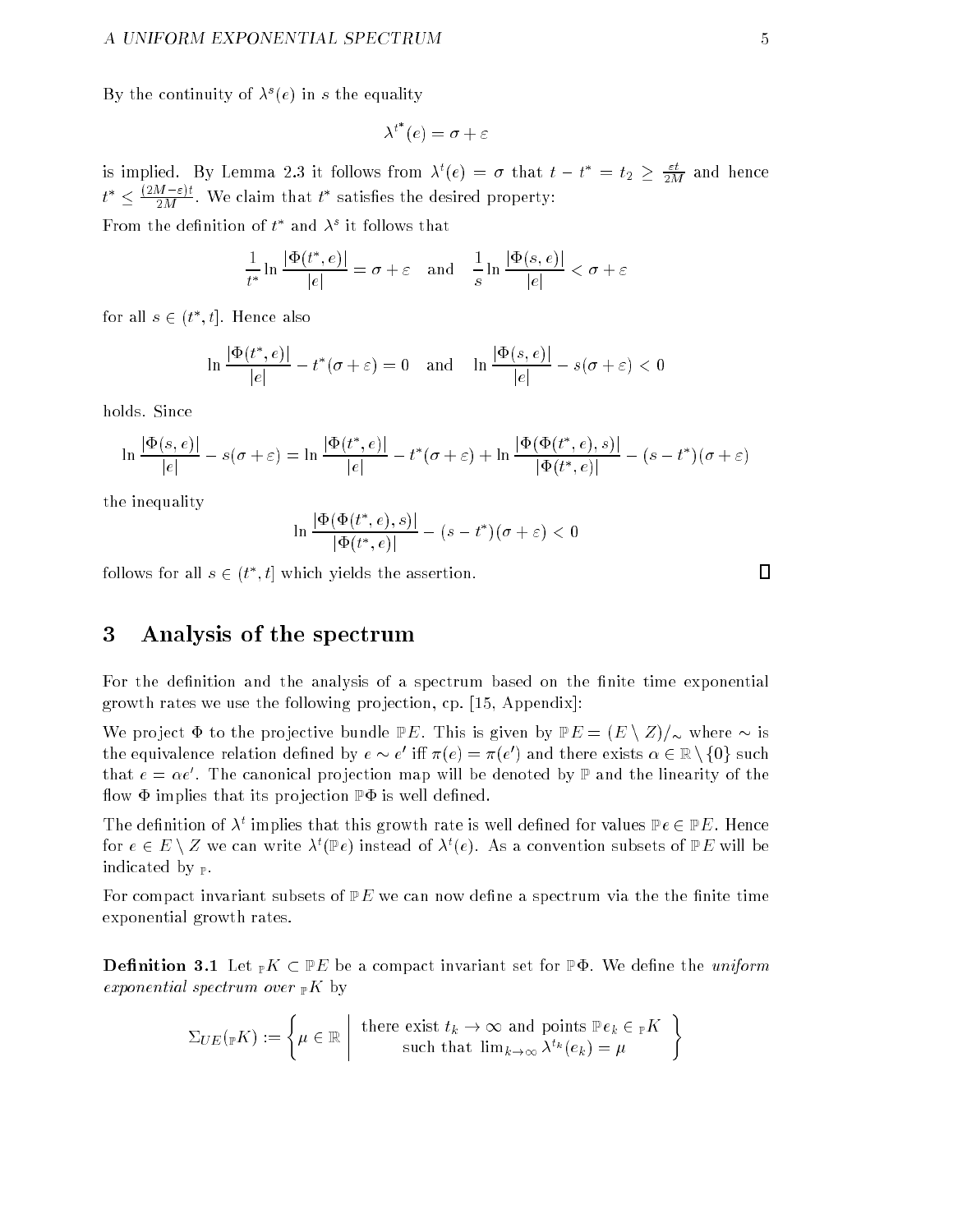If we define the limes superior of a family of sets  $(B_t)_{t\in\mathbb{R}}$  in the usual way (cp. [1, p. 21]) by

$$
\limsup_{t \to \infty} B_t := \bigcap_{T \ge 0} \text{cl} \bigcup_{t \ge T} B_t \tag{3.1}
$$

then the equality

$$
\Sigma_{UE}(\mathbf{F}K) = \limsup_{t \to \infty} \lambda^t(\mathbf{F}K) \quad \text{with} \quad \lambda^t(\mathbf{F}K) := {\lambda^t(\mathbf{F}e) | \mathbf{F}e \in \mathbf{F}K }
$$

is obvious. Hence the uniform exponential spectrum can be interpreted as a set valued extension of the Lyapunov exponent.

The following proposition states that the finite time exponential growth rates for some fixed time T uniformly converge to  $\Sigma_{UE}(\mathbb{R}^K)$ . This shows that this spectrum "uniformly" describes the possible behavior of long term tra jectories meaning that long term evaluation or simulation of trajectories of a flow will indeed yield a value close to this spectrum independent from the initial value. In fact, this is the property which motivated the name of this spectrum.

**Proposition 3.2** Let  $_{\mathbb{P}} K \subset_{\mathbb{P}} E$  be a compact invariant set for the flow  $\mathbb{P}\Phi$ . Then for any  $\varepsilon > 0$  there exists a time  $T > 0$  such that

$$
d(\lambda^t(\mathbb{P}e), \Sigma_{UE}(\mathbb{P}K)) < \varepsilon
$$

for all  $\mathbb{P}e \in \mathbb{P}K$  and all  $t > T$ .

**Proof:** Fix  $\varepsilon > 0$  and assume the opposite: for any  $T > 0$  there exists  $t > T$  and  $\mathbb{P}e_t\in {}_{\mathbb{P}}K$  such that  $d(\lambda^t(\mathbb{P}e_t),\Sigma_{UE}({}_{\mathbb{P}}K))\geq \varepsilon.$  Since  $\lambda^t$  is bounded for all  $t>1$  there exists a sequence  $t_k \to \infty$  such that  $\lambda^{t_k}(\mathbb{P} e_{t_k}) \to \mu \notin \Sigma_{UE}(\mathbb{P} K)$  which contradicts the definition  $\Box$ of  $\Sigma_{UE}({}_{\mathbb{P}}K)$ .

We will now turn to the analysis of  $\Sigma_{UE}(\mathbb{R}^K)$ . On any connected compact invariant set  ${}_{\mathbb{P}}K\subset {}_{\mathbb{P}}E$  we can describe the structure of  $\Sigma_{UE}({}_{\mathbb{P}}K)$  by the following theorem. In contrast to the proof of these properties for the Morse spectrum in [5] here we use straightforward analytic arguments based on the estimates from the Lemmas 2.3 and 2.4.

**Theorem 3.3** Let  $_{\mathbb{P}} K \subset {}_{\mathbb{P}} E$  be a connected compact invariant set for the flow  $_{\mathbb{P}} \Phi$ . Then there exist values  $\gamma^-, \, \gamma \in \mathbb{R}$  such that

$$
\Sigma_{UE}({}_{\mathbb{P}}K)=[\gamma^*,\gamma]
$$

Furthermore there exist points  $\mathbb{P}e^*, \mathbb{P}e \in {}_{\mathbb{P}}K$  such that

$$
\lambda^t(\mathbb{P}e^*) \le \gamma^*, \quad \lambda^t(\mathbb{P}e) \ge \gamma \quad \text{for all} \quad t > 0 \quad \text{and} \quad \lim_{t \to \infty} \lambda^t(\mathbb{P}e^*) = \gamma^*, \quad \lim_{t \to \infty} \lambda^t(\mathbb{P}e) = \gamma
$$

**Proof:** The closedness of  $\Sigma_{UE}({}_{{\mathbb F}} K)$  follows from its definition via limits. Define  $\gamma^*$  := min  $\Sigma_{UE}({}_\mathbb{P} K)$  and  $\gamma:=\max\Sigma_{UE}({}_\mathbb{P} K).$  We first show the existence of  $\mathbb{P} e^*$  and  $\mathbb{P} e.$  The proof is carried out for  $_{\rm l' e}$  , the existence of  $_{\rm l' e}$  is proved with the same arguments.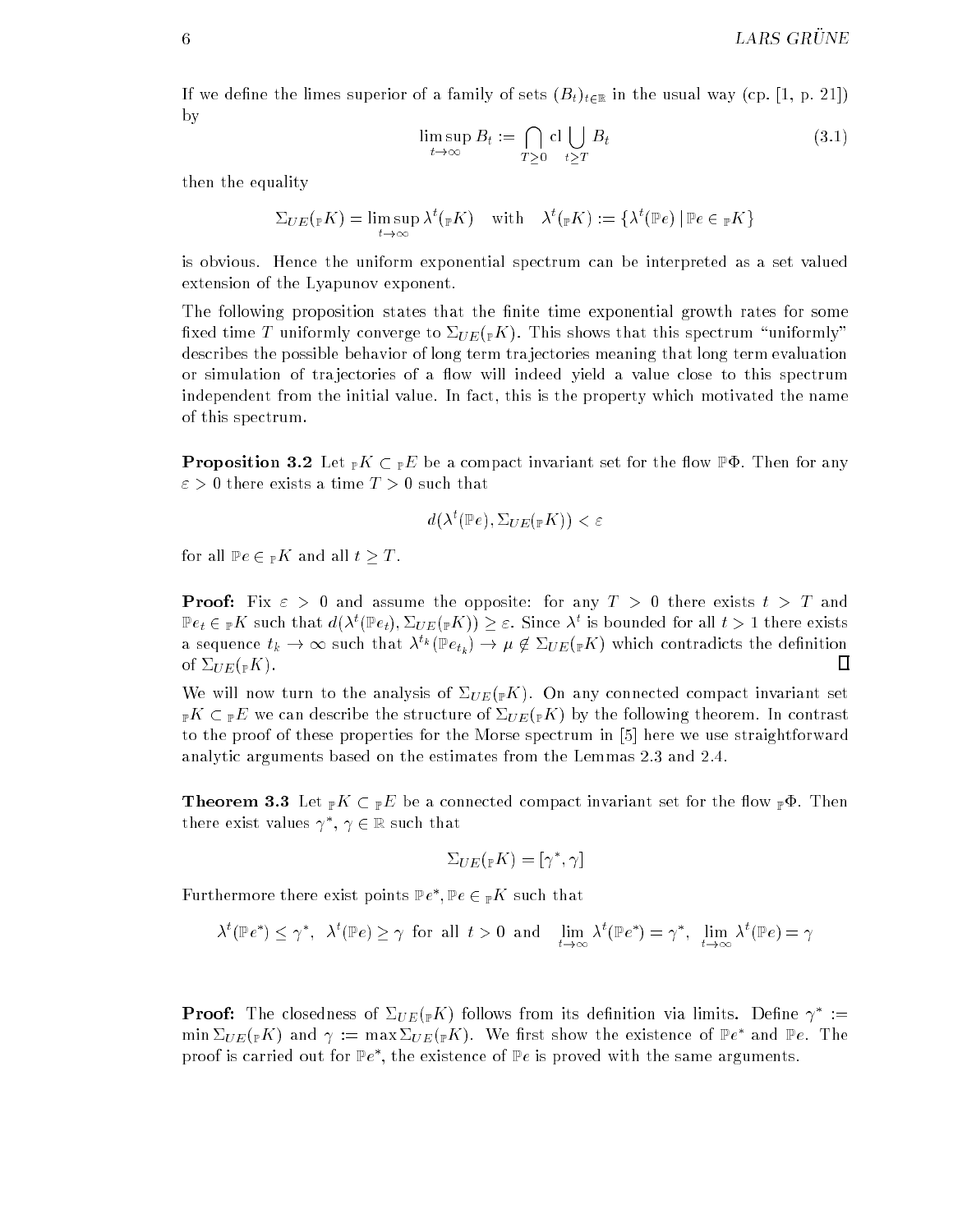By the definition of  $\Sigma_{UE}({}_F K)$  we find a sequence of points  $\mathbb{P}e_k \in {}_F K$  and times  $t_k \to \infty$  as  $k\to\infty$  such that  $\lambda^{t_k}(\mathbb{P} e_k)<\gamma^*(_{\mathbb{P} } K)+\varepsilon_k$  where  $\varepsilon_k\to 0$  for  $k\to\infty.$  Defining  $\tilde\varepsilon_k:=\frac{1}{\sqrt{t_k}}\to 0$ for  $k \to \infty$  we apply Lemma 2.4 to  $e_k$  and  $t_k$  with  $\varepsilon = \tilde{\varepsilon}_k$  for each  $k \in \mathbb{N}$  and obtain times  $t_{k}^{\ast}$  such that

$$
\lambda^s(\mathbb{P}\Phi(t_k^*,e_k)) \leq \gamma^*(\mathbb{P}K) + \varepsilon_k + \tilde{\varepsilon}_k
$$

for all  $s\, \in\, (0, t_k - t_k^{\ast}]$  where  $t_k - t_k^{\ast} \, \geq \,$  $\frac{\sqrt{t_k}}{2M}.$  Defining points  $\mathbb{P} \tilde{e}_k := \mathbb{P} \Phi(t_k^*,e_k)$  and times  $t_k := t_k - t_k^* \to \infty$  as  $k \to \infty$  we obtain

$$
\lambda^s(\mathbb{P}\tilde{e}_k) \le \gamma^*(\mathbb{P}K) + \varepsilon_k + \tilde{\varepsilon}_k
$$

for all  $s \in (0, \tilde{t}_k]$ .

Since  $\mathbb{P}K$  is compact we may assume w.l.o.g. that the points  $\mathbb{P}\tilde{e}_k$  converge to some  $\mathbb{P}\tilde{e}\in \mathbb{P}K$ . Now fix arbitrary  $t>0$  and  $\varepsilon>0$  and consider  $\lambda^t(\mathbb{P} \tilde e).$  Since  $\lambda^t$  is continuous we find  $k_0\in\mathbb{N}$ such that  $|\lambda^t(\mathbb{P} \tilde{e}) - \lambda^t(\mathbb{P} \tilde{e}_k)| < \varepsilon$  for all  $k > k_0$ . Hence

$$
\lambda^t(\mathbb P\~e) < \gamma^*+\varepsilon_k+\~{\varepsilon}_k+\varepsilon
$$

follows for all  $k \geq k_0$ . Since  $\varepsilon > 0$  was arbitrary and  $\varepsilon_k + \tilde{\varepsilon}_k \to 0$  for  $k \to \infty$  we can conclude

 $\lambda^{\tau}(\mathbb{P} \tilde{e}) \, \leq \, \gamma^*$ 

which in particular implies lim  $\sup_{t\to\infty}\lambda^t(\mathbb{P}\tilde{e})\leq \gamma^*$ .

Now assume lim inf $_{t\to\infty}$   $\lambda^t(\mathbb{P} \tilde{e})<\gamma^*$ . This implies the existence of a sequence  $t_k$  such that  $\lim_{k\to\infty}\lambda^{t_k}(\mathbb{P}\tilde{e})<\gamma^*$  which contradicts the definition of  $\gamma^*$ . Hence  $\mathbb{P}e^*=\mathbb{P}\tilde{e}$  has the desired properties.

It remains to show that  $\Sigma_{UE}(\mathbb{R}^K)$  is an interval. For this purpose we will show that for each  $\mu \in [\gamma^*,\gamma]$  and each  $t>0$  there exists  $\mathbb{P}\tilde{e}_t \in {}_{\mathbb{P}}K$  such that  $\lambda^t(\tilde{e}_t)=\mu$ :

Fix  $\mu \in [\gamma^*,\gamma]$  and  $t>0$ . Then  $\lambda^t(\mathbb{P}e^*) \leq \mu$  and  $\lambda^t(\mathbb{P}e) \geq \mu$ . Now since  $_{\mathbb{P}}K$  is connected there exists a continuous path  $\mathbb{P}\eta:[0,1]\to{}_{\mathbb{P}} K$  such that  $\mathbb{P}\eta(0)=\mathbb{P} e^*$  and  $\mathbb{P}\eta(1)=\mathbb{P} e,$ thus  $\lambda^t(\mathbb{P}\eta(0))\leq\mu$  and  $\lambda^t(\mathbb{P}\eta(1))\geq\mu$ . Since  $\lambda^t$  is continuous for each  $t>0$  also  $\lambda^t(\mathbb{P}\eta(\cdot))$ is continuous and by the intermediate value theorem there exists an  $s_t \in [0, 1]$  such that  $\lambda^t(\mathbb{P} \eta(s_t)) = \mu.$  Hence the assertion follows for  $\mathbb{P} \tilde{e}_t = \mathbb{P} \eta(s_t)$ . Ц

**Remark 3.4** Note that this proof also shows that for any  $t > 0$  the inclusion

$$
\Sigma_{UE}(\mathbb{P}K) \subset \{\lambda^t(\mathbb{P}e) \,|\, \mathbb{P}e \in \mathbb{P}K\}
$$

holds.

**Remark 3.5** As already mentioned before for the Morse- as well as for the dynamical spectrum it is a well known fact that the boundary points are indeed Lyapunov exponents, cf. [5] and [11], respectively. These results can be reproduced using Theorem 3.3 as shown in Theorem 4.6 and Remark 4.8 in the following section. The proofs in [5] and [11], however, make use of arguments from ergodic theory which is avoided here. Furthermore, the possibility of chosing arbitrary invariant sets for the projected flow in our setup implies that the number of boundary points that can be obtained here is considerably larger than in the other spectral concepts. Therefore our result can be considered as an extension of this previously known property.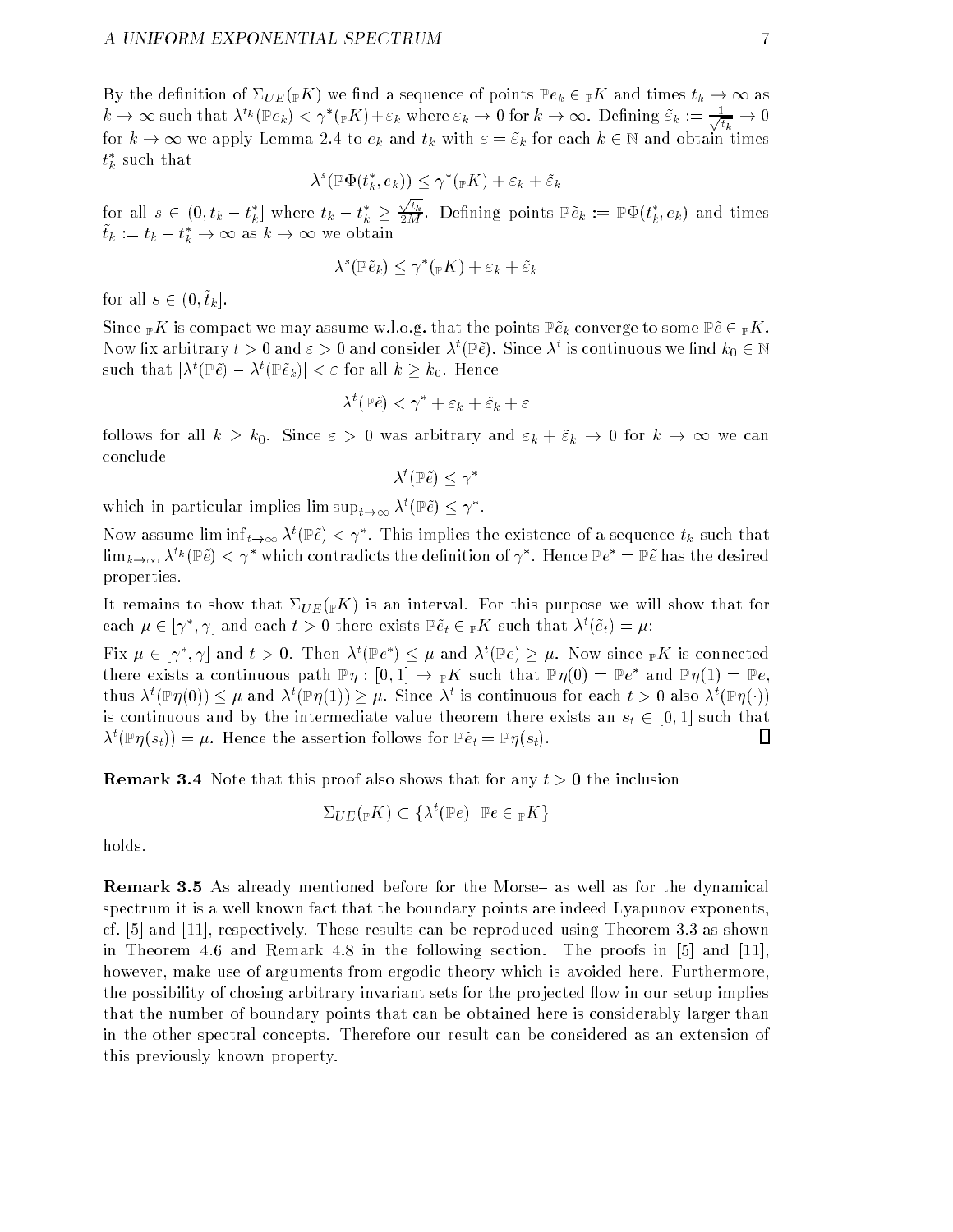In the rest of this section we will discuss the parameter dependence of the uniform exponential spectrum. For this purpose we introduce a family of flows parameterized by some  $\alpha \in A$  by a continuous mapping  $\Phi: A \times \mathbb{R} \times E \rightarrow E$  such that

$$
\Phi^{\alpha}(\cdot, \cdot) := \Phi(\alpha, \cdot, \cdot) : \mathbb{R} \times E \to E \tag{3.2}
$$

is a linear flow for each  $\alpha \in A$  where A is a compact metric space. Analogously we denote by  $\lambda^{\alpha,t}$  and  $\Sigma^{\alpha}_{UE}$  the corresponding exponential growth rates in finite time and the uniform exponential spectra, respectively.

Using this terminology the following theorem holds.

**Theorem 3.6** Consider a family (3.2) of linear flows  $\Psi^{\circ}$ . Let  $(\alpha_k)_{k\in\mathbb{N}}$  be a sequence in A satisfying  $\alpha_k \to \alpha_0$  for  $k \to \infty$  and some  $\alpha_0 \in A$  and assume that there exist compact connected invariant sets  $_{\mathbb{P}}K_k \subset \mathbb{P}E$  for the flows  $\mathbb{P}\Phi_{\alpha_k}$  satisfying lim  $\sup_{k\to\infty} {}_{\mathbb{P}}K_k \subset {}_{\mathbb{P}}K_0$ Then

$$
\limsup_{k \to \infty} \Sigma_{UE}^{\alpha_k}(\mathbf{F}K_k) \subset \Sigma_{UE}^{\alpha_0}(\mathbf{F}K_0)
$$

i.e. the uniform exponential spectrum is upper semicontinuous. Here the limsup of sets is defined by  $(3.1)$ .

**Prooi:** Choose  $\gamma_k, \gamma_k, \, \gamma_0$  and  $\gamma_0$  such that

$$
\Sigma^{\alpha_k}_{UE}({}_\mathbb{F} K_k) = [\gamma^*_k, \gamma_k] \text{ for all } k \in \mathbb{N} \text{ and } \Sigma^{\alpha_0}_{UE}({}_\mathbb{F} K_0) =: [\gamma^*_0, \gamma_0]
$$

Then by Theorem 3.3 there exist points  $\mathbb{P}e_k^*$  and  $\mathbb{P}e_k$  such that  $\lambda^{\alpha_k,t}(\mathbb{P}e_k^*) \leq \gamma_k^*$  and  $\lambda^{\alpha_k,t}({\mathbb P} e_k)\ge \gamma_k$  for all  $t>0.$  We may choose a subsequence  $k_j\to \infty$  such that  $\lim_{j\to \infty} \gamma_{k_j}^* =1$  $\liminf_{k\to\infty} \gamma_k^*, \lim_{j\to\infty} \gamma_{k_j} = \liminf_{k\to\infty} \gamma_k, \operatorname{\mathbb{P}} e_{k_j}^* \to \operatorname{\mathbb{P}} \tilde e_0^* \in {}_{\mathbb{P}}K_0 \text{ and } \operatorname{\mathbb{P}} e_{k_j} \to \operatorname{\mathbb{P}} \tilde e_0 \in {}_{\mathbb{P}}K_0.$ Continuous dependence for each fixed  $t > 0$  yields

$$
\lambda^{\alpha_0,t}(\mathbb{P}\tilde{e}_0^*) \le \liminf_{j \to \infty} \lambda^{\alpha_{k_j},t}(\mathbb{P}e_{k_j}^*) \le \lim_{j \to \infty} \gamma_{k_j}^*
$$

and

$$
\lambda^{\alpha_0,t}(\mathbb{P}\tilde{e}_0) \ge \limsup_{j \to \infty} \lambda^{\alpha_{k_j},t}(\mathbb{P}e_{k_j}) \ge \lim_{j \to \infty} \gamma_{k_j}
$$

implying

$$
\gamma_0^* \le \lim_{j \to \infty} \gamma_{k_j}^*
$$
 and  $\gamma_0 \ge \lim_{j \to \infty} \gamma_{k_j}$ 

Hence

$$
\limsup_{k \to \infty} \Sigma_{UE}^{\alpha_k}(\mathbf{F}K_i^k) = [\lim_{j \to \infty} \gamma_{kj}^*, \lim_{j \to \infty} \gamma_{kj}] \subseteq [\gamma_0^*, \gamma_0] = \Sigma_{UE}^{\alpha_0}(\mathbf{F}K_0)
$$

which implies the assertion.

# 4 Relation to other spectral concepts

Here we will describe the relation of  $\Sigma_{UE}$  to the Lyapunov- and the Morse spectrum of  $\Phi$ , see [5], and conclude some results about the relation to other spectral concepts. For the convenience of the reader we recall the definitions of the Lyapunov- and the Morse spectrum.

 $\Box$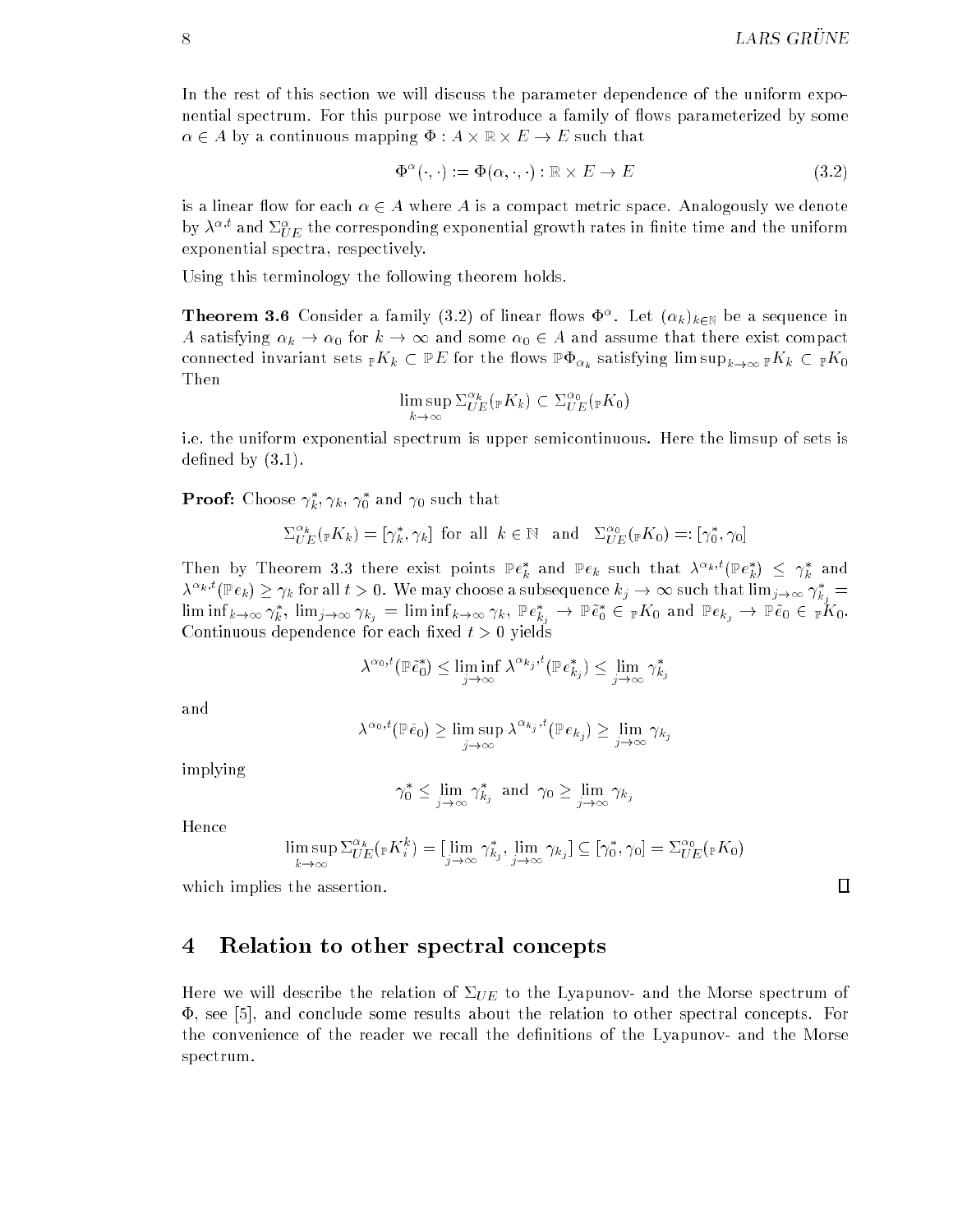**Definition 4.1** For any point  $e \in E$  the *Lyapunov exponent* is defined by

$$
\lambda(e) = \lambda(\mathbb{P}e) := \limsup_{t \to \infty} \lambda^t(\mathbb{P}e)
$$

Let  ${}_{\mathbb{P}}K \subset \mathbb{P}E$  be a compact invariant set for the projected flow  $\mathbb{P}\Phi$ . The Lyapunov spectrum over  $\mathbb{P}K$  is defined by

$$
\Sigma_{\,Ly}({}_\mathbb{P} K):=\{\lambda(\mathbb{P} e)\,|\,\mathbb{P} e\in {}_\mathbb{P} K\}
$$

**Definition 4.2** For positive parameters  $\varepsilon$ ,  $T > 0$  an  $(\varepsilon, T)$ -chain  $\zeta$  is given by a number  $n \in \mathbb{N}$ , times  $T_0, \ldots, T_{n-1} \geq T$  and points  $\mathbb{P}e_0, \ldots, \mathbb{P}e_n$  such that

$$
d(\mathbb{P}\Phi(T_i, \mathbb{P}e_i), \mathbb{P}e_{i+1}) < \varepsilon
$$
 for all  $i = 0, ..., n-1$ 

The *(finite time)* exponential growth rate of a chain  $\zeta$  is given by

$$
\lambda(\zeta) := \left(\sum_{i=0}^{n-1} T_i\right)^{-1} \sum_{i=0}^{n-1} T_i \lambda^{T_i}(\mathbb{P}e_i)
$$

Let  $_{\mathbb{P}}K \subset \mathbb{P}E$  be a compact invariant set for the projected flow  $\mathbb{P}\Phi$  such that  $\mathbb{P}\Phi|_{\mathbb{P}K}$  is chain transitive. The Morse spectrum over  $\mathbb{P}K$  is defined by

$$
\Sigma_{M_o(\mathbb{P}K)} := \left\{ \mu \in \mathbb{R} \mid \text{there exist } T_k \to \infty, \varepsilon_k \to 0 \text{ and } \atop (\varepsilon_k, T_k)\text{-chains } \zeta_k \text{ in } _{\mathbb{P}K} \text{ such that } \lim_{k \to \infty} \lambda(\zeta_k) = \mu \right\}
$$

**Remark 4.3** From the definition of  $\lambda(\zeta)$  for a chain  $\zeta$  it immediately follows that the growth rate of a chain  $\zeta$  cannot be smaller (or larger) that the minimum (or maximum) over the growth rates of the trajectory pieces in  $\zeta$ .

A reinterpretation of Theorem 3.3 shows the following relation between the Lyapunov spectrum and the uniform exponential spectrum.

**Theorem 4.4** Let  $_{\mathbb{P}}K \subset \mathbb{P}E$  be a connected compact invariant set for the projected flow  $\mathbb{P}\Phi$ . Then

$$
\Sigma_{Ly}({}_{\mathbb{P}}K) \subseteq \Sigma_{UE}({}_{\mathbb{P}}K)
$$

and there exist points  $\mathbb{P}e^*$  and  $\mathbb{P}e \in {}_{\mathbb{P}} K$  such that

$$
\lambda(\mathbb{P}e^*) = \min \Sigma_{UE}(\mathbb{P}K) \text{ and } \lambda(\mathbb{P}e) = \max \Sigma_{UE}(\mathbb{P}K)
$$

For these points the Lyapunov exponents are actually limits.

**Proof:** The inclusion follows immediately from the definition of the spectra. The existence  $\Box$ of Pe and Pe has been proved in Theorem 3.3.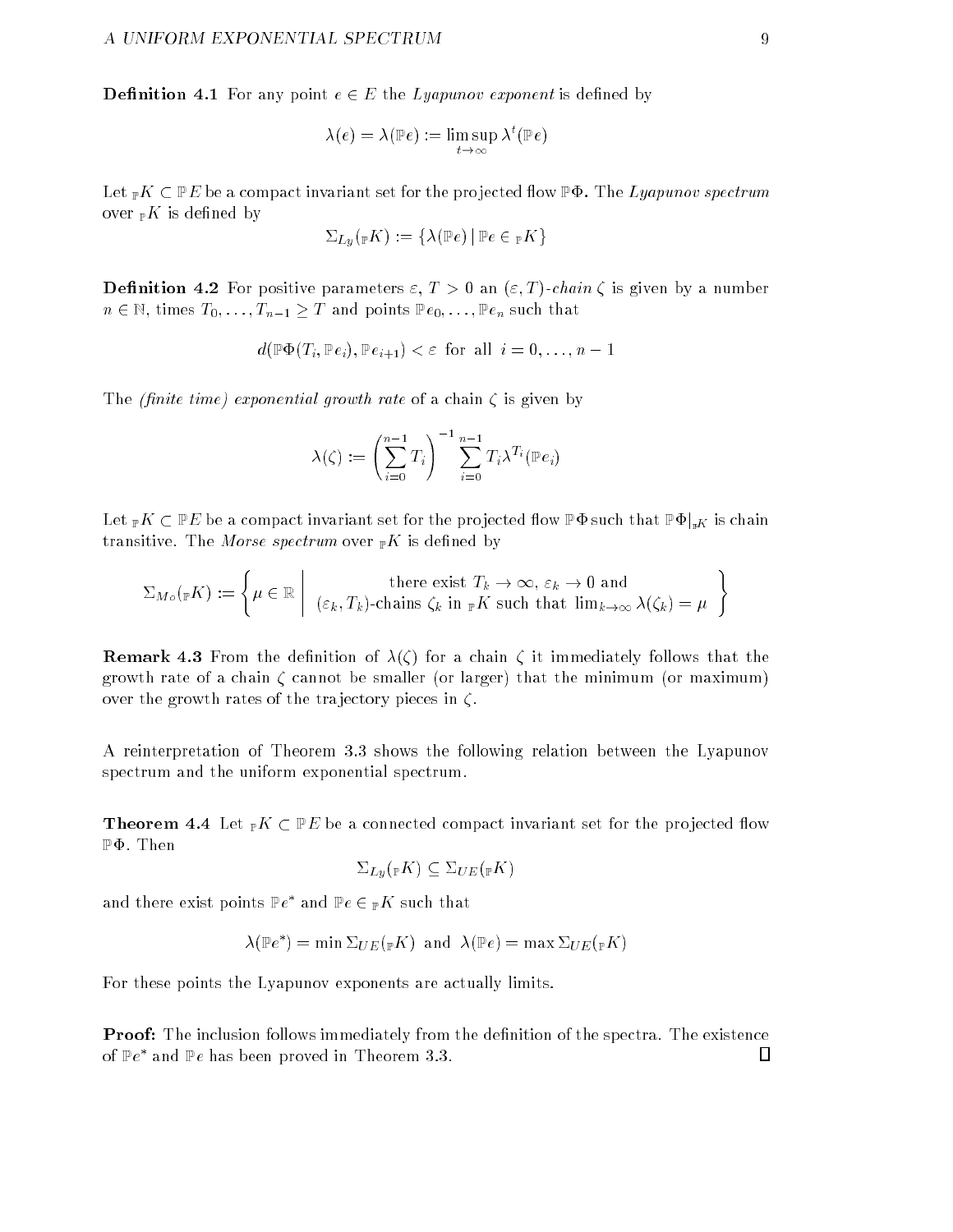**Remark 4.5** Note that it is easily seen that the strict inclusion  $\Sigma_{Lv}(\mathbb{P}K) \subset \Sigma_{UE}(\mathbb{P}K)$ may occur. A simple example for this case is given by a flow induced by a linear ordinary differential equation  $\dot{x} = Ax$  on  $\mathbb{R}^d$  with  $k \geq 2$  different Lyapunov exponents  $\lambda_1 < \ldots < \lambda_k$ (which here coincide with the real parts of the eigenvalues of A). Choosing  $_{\mathbb{P}}K = \mathbb{P}^{d-1}$ , i.e. the whole real pro jective space, we obtain that

$$
\Sigma_{Ly}(\mathbb{P}^{d-1}) = \{\lambda_1, \ldots, \lambda_k\} \neq [\lambda_1, \lambda_k] = \Sigma_{UE}(\mathbb{P}^{d-1}).
$$

Next we show the relation to the Morse spectrum. Clearly, the value of  $\Sigma_{UE}({}_\mathbb{P} K)$  depends in a strong way on the choice of  ${}_{\mathbb{P}}K \subset \mathbb{P}E$ . By choosing subsets on which the flow is chain transitive we can show equivalence of the Morse spectrum and the uniform exponential spectrum.

**Theorem 4.6** Let  $_{\mathbb{P}}K \subset \mathbb{P}E$  be a compact invariant set for the projected flow  $\mathbb{P}\Phi$  such that  $\mathbb{P}\Phi|_{nK}$  is chain transitive. Then

$$
\Sigma_{M\circ}({}_{\mathbb{P}}K)=\Sigma_{UE}({}_{\mathbb{P}}K)
$$

**Proof:** Note that any finite time trajectory is also a (trivial) chain with zero jumps, hence  $\Sigma_{UE}(\mathbb{F}K) \subseteq \Sigma_{Mo}(\mathbb{F}K)$  is immediately implied. Furthermore the closedness of  $\Sigma_{Mo}(\mathbb{F}K)$ follows from the definition via limits. Since  $\Sigma_{UE}(\mathbb{R}^K)$  is an interval (note that the chain transitivity implies the connectedness of  $_{\mathbb{P}}K$ ), it remains to show that min  $\Sigma_{UE}({}_{\mathbb{P}}K) \leq$ min  $\Sigma_{M_o}({}_pK)$  and max  $\Sigma_{UE}({}_pK)$  > max  $\Sigma_{M_o}({}_pK)$ . We show the property for the minimum; the corresponding inequality for the maximum follows by the same arguments.

Denote  $\kappa^* := \min \Sigma_{M_o}({}_{\mathbb{P}} K)$  and Let  $\zeta_k$  be a sequence of  $(\varepsilon_k, T_k)$ -chains in  ${}_{\mathbb{P}} K$  with  $\varepsilon_k \to 0$ ,  $T_k \to \infty$  and  $\lambda(\zeta_k) \to \kappa^*$  as  $k \to \infty$ . From the definition of  $\lambda(\zeta_k)$  (cp. Remark 4.3) it follows that in each chain  $\zeta_k$  there exist a trajectory piece starting in  $\mathbb{P}e_k$  with time  $t_k \geq T_k$  such that  $\lambda^{t_k}(\mathbb{P} e_k) \leq \lambda(\zeta_k)$ . Hence there exists a subsequence  $t_{k_n},\ e_{k_n}$  such that ▯  $\lim_{n\to\infty}\lambda^{t_{k_n}}(\mathbb{P} e_{k_n})\leq \kappa^*$  which yields the desired property.

In particular this theorem states that the jumps in the chains do not contribute to the values in the Morse spectrum. However, in order to define the Morse sets topologically they are nevertheless necessary. Using the equality from this theorem we are now able to transfer our results from the last section to the Morse spectrum.

**Corollary 4.7** Let  $\mathbb{P}K \subset \mathbb{P}E$  be a compact invariant set for the projected flow  $\mathbb{P}\Phi$  such that  $\mathbb{P}\Phi$  is chain transitive on  $\mathbb{P}K$ .

Then the Morse spectrum  $\Sigma_{M_o}({}_pK)$  is a closed interval whose extremal points are actually Lyapunov exponents for some points  $\mathbb{P}e^*$  and  $\mathbb{P}e \in {}_{\mathbb{P}}E$ . For these points the Lyapunov exponents are actually limits.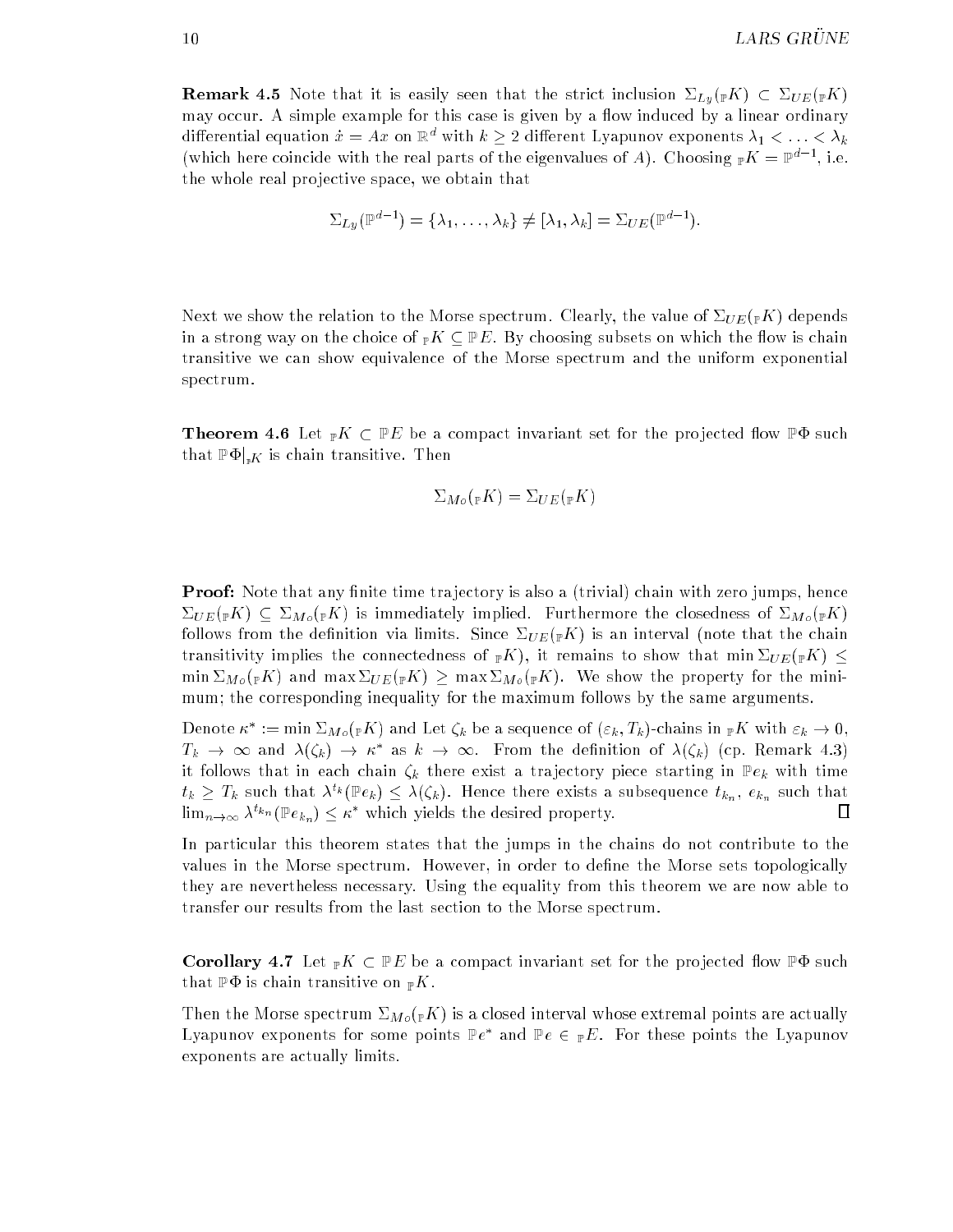Proof: Follows immediately from the theorems in this section.

Apart from the fact that this yields an alternative proof for the properties of the Morse spectrum one can use this equality in order to define a spectrum for  $\Phi$  via the finite time exponential growth rates. By defining

$$
\Sigma_{UE}(\Phi) := \bigcup \left\{ \Sigma_{UE}(\mathbb{P}K) \mid \begin{array}{c} \mathbb{P}K \text{ is a connected component} \\ \text{of the chain recurrent set of } \mathbb{P}\Phi \end{array} \right\}
$$
(4.1)

we obtain a spectrum that is equivalent to the Morse spectrum but is defined using trajectory pieces instead of chains.

**Remark 4.8** By defining a spectrum this way the relation to the Oseledets, topological and dynamical (or dichotomy) spectrum as stated in [5] do hold as well for the uniform exponential spectrum.

In particular [5, Inclusion (5.17)] implies that the boundary points of the dynamical spectrum form a subset of the boundary points of the uniform exponential spectrum. This enables us to reproduce a result from  $[11]$  - namely that the boundary points of the dynamical spectrum are Lyapunov exponents for the flow — by the direct analytic arguments of Theorem 3.3.

Acknowledgment: I would like to thank Fritz Colonius for many encouraging discussions which formed the foundation for the development of these results. Also, I would like to thank the anonymous referee who mentioned the relation to the paper of Johnson, Palmer and Sell [11].

# References

- [1] J.-P. Aubin and H. Frankowska, Set-Valued Analysis, Birkhauser, Boston, 1990.
- [2] F. Colonius and W. Kliemann, Some aspects of control systems as dynamical  $systems, J. Dyn. Differ. Equ., 5 (1993).$
- [3]  $\_\_\_\_\$  Asymptotic null controllability of bilinear systems, in "Geometry in Nonlinear Control and Differential Inclusions", B. Jakubczyk and W. Respondek, eds., Banach Center Publications Vol. 32, Warsaw, 1995, pp. 139-148.
- [4]  $\frac{1}{2}$ , The Lyapunov spectrum of families of time varying matrices, Trans. Amer. Math. Soc., 348 (1996), pp. 4389-4408.
- [5]  $\frac{1}{10}$ , The Morse spectrum of linear flows on vector bundles, Trans. Amer. Math. Soc.,  $348$  (1996), pp.  $4355-4388$ .
- $[6]$  —, The Dynamics of Control, Birkhäuser, to appear.
- [7] W. Coppel, Dichotomies in Stability Theory, vol. 629 of Lecture Notes in Mathematics, Springer-Verlag, 1978.

 $\Box$